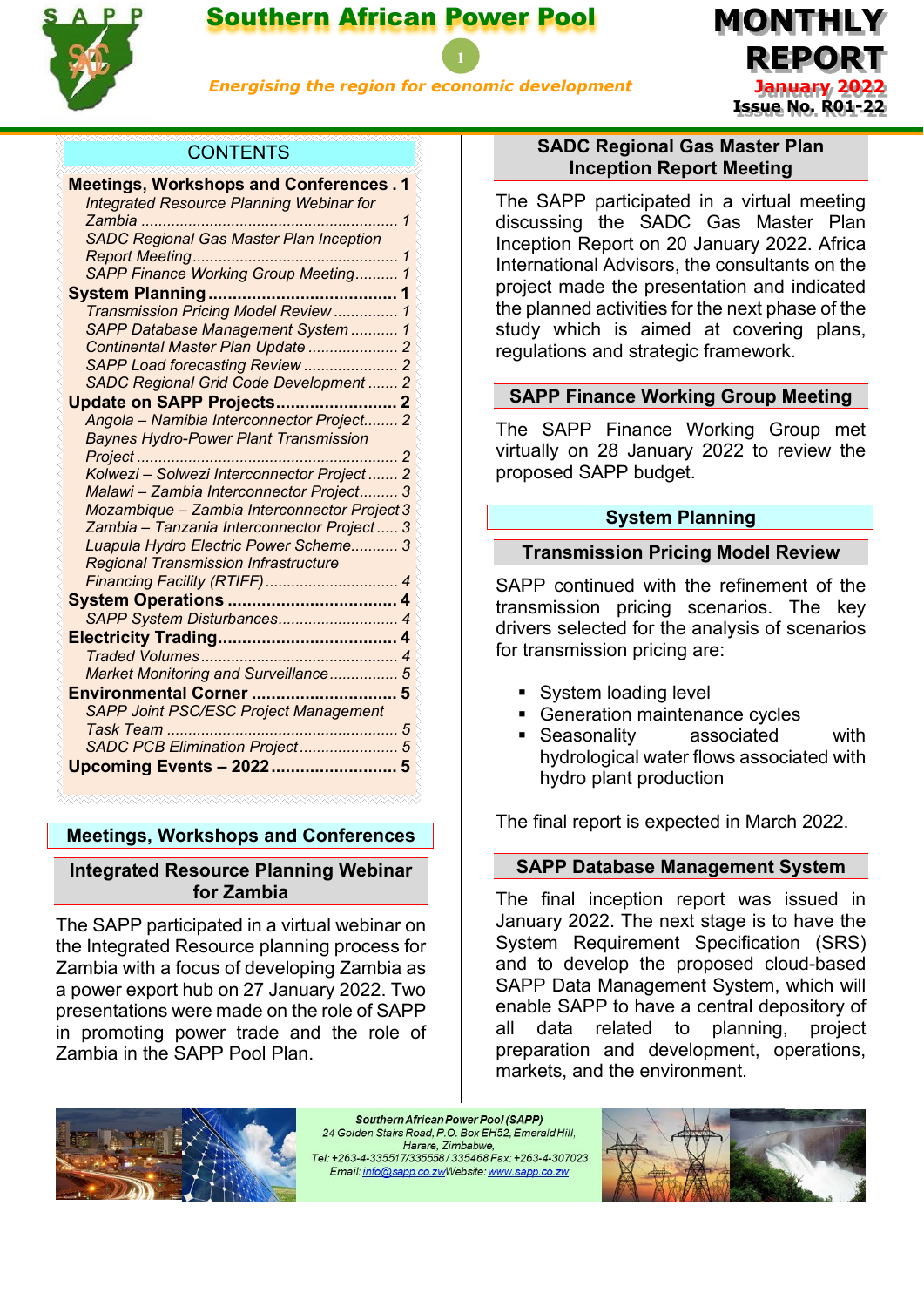### **Continental Master Plan Update**

<span id="page-1-0"></span>As part of the capacity building efforts accompanying the development of the Continental Power Systems Masterplan (CMP) for Africa, a virtual advanced training on the use of EViews Software for electricity demand forecasting was conducted from 24 to 26 January 2022 for 40 utility representatives from the Southern African Power Pool (SAPP). This training was the first in a series of capacity building workshops that will involve training of planning officials from the five African power pools (CAPP, COMELEC, EAPP, SAPP and WAPP) and AUDA-NEPAD during the first quarter of 2022.

# **SAPP Load forecasting Review**

<span id="page-1-1"></span>The SAPP agreed that a uniform country level load forecast model should be used by SAPP members to develop individual country forecasts for the purposes of SAPP regional planning should be adopted.

There was a recommendation for SAPP to acquire the EViews load forecasting software for all utilities. This would be the standard tool that utilities will use to determine the country load forecasts for SAPP regional planning purposes. The SAPP is in the process of procuring the software which should be delivered in February 2022.

# <span id="page-1-2"></span>**SADC Regional Grid Code Development**

The project is on-going, and the Inception Report was issued, and comments incorporated. The international experiences review was also done, and the report issued.

The next steps are:

- Develop Draft Regional Grid Code based on outline/core content;
- Present the draft regional grid code for review/comments;



Southern African Power Pool (SAPP) 24 Golden Stairs Road, P.O. Box EH52, Emerald Hill, Harare, Zimbabwe, Tel: +263-4-335517/335558/335468 Fax: +263-4-307023 Email: info@sapp.co.zwWebsite: www.sapp.co.zw

- Draft final regional grid code, draft final report and hold validation workshop;
- Submit final report.

The project is expected to be completed in March 2022.

#### **Update on SAPP Projects**

#### <span id="page-1-4"></span><span id="page-1-3"></span>**Angola – Namibia Interconnector Project**

Preparations to launch Part 3 of the project have advanced.

The DBSA and SAPP extended the Facility agreement to 31 December 2022. The Service Level Agreement (SLA) is in the process of being approved and was in circulation for review during the month under review.

# <span id="page-1-5"></span>**Baynes Hydro-Power Plant Transmission Project**

Feasibility study TORs which were submitted to the NEPAD-IPPF and SwedFund for a noobjection in the month of December 2021 have been received and are under review and amendment by the Project Manager, in collaboration with RNT and NamPower.

# <span id="page-1-6"></span>**Kolwezi – Solwezi Interconnector Project**

The PAU held a meeting with the Industrial Development Corporation (IDC) of Zambia, on 18 January 2022, to explore and discuss the possibility of financing the project, using private sector financing, in collaboration with the public sector through a concession. SAPP and IDC resolved to have a follow up meeting in February 2022, with the inclusion of the private sector financier currently working with the Government of Zambia.

The project feasibility studies were completed in December 2019 and the ESIA studies in October 2021. The Transaction Advisor has



**2**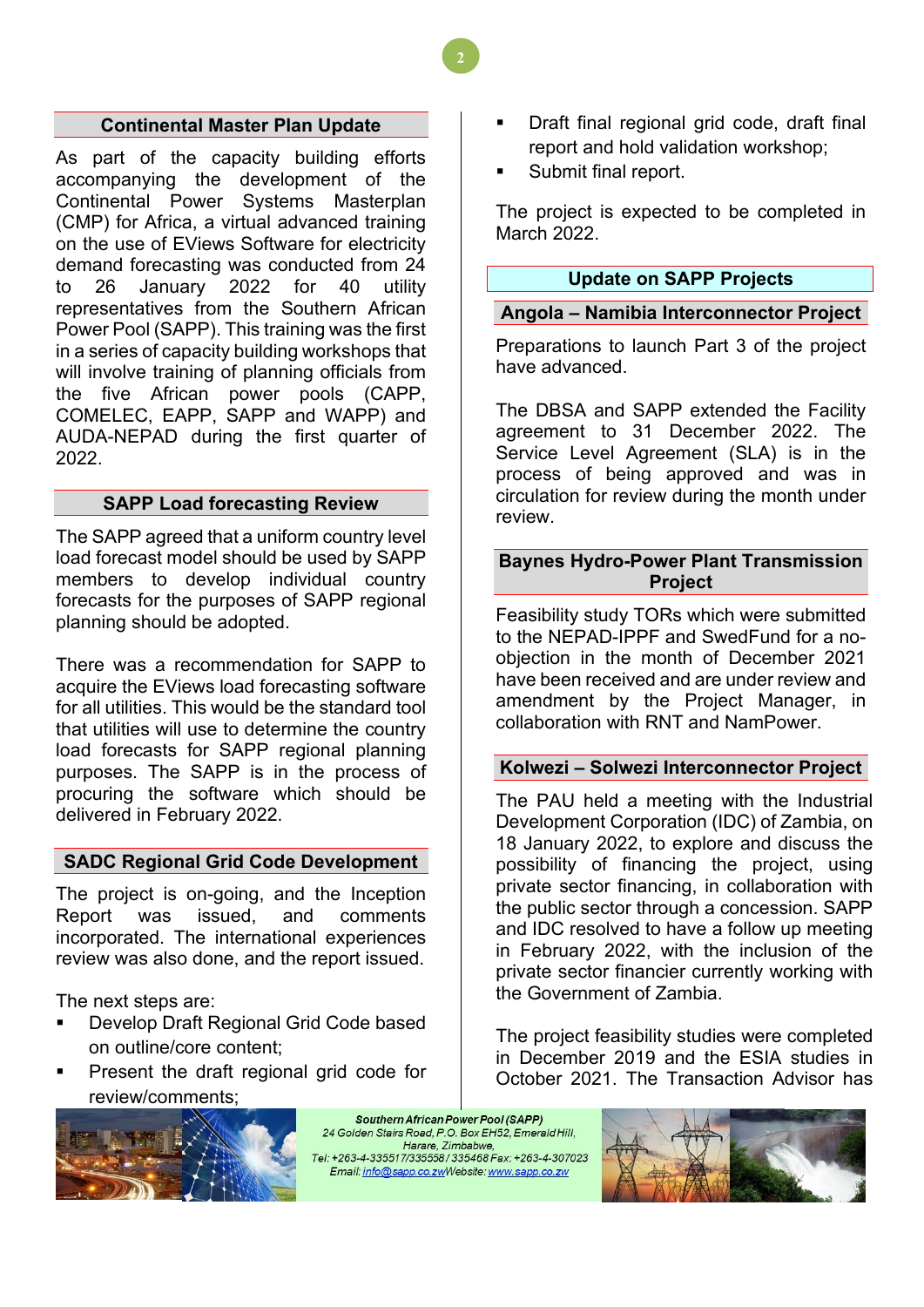since commenced preparations to advance the project to financial and legal structuring.

#### <span id="page-2-0"></span>**Malawi – Zambia Interconnector Project**

Both the technical and ESIA studies for the proposed Malawi – Zambia Interconnector are funded by the World Bank under the SAPP Program for Accelerating Regional Energy/Transformational Projects.

#### **Technical Study:**

The RFP which was issued on 30 September 2021 closed on 16 November 2021. A total of six firms/joint ventures submitted proposals. The evaluation team met virtually for the kickoff meeting. Both ESCOM and ZESCO staff participated in the evaluation. The financial offers were evaluated in January 2022. All the firms that submitted proposals attended the opening of financial envelopes. The negotiations have been completed.

# **ESIA Study:**

Proposals from shortlisted consultants for carrying out the ESIA study were received on 18 November 2021 and both the technical evaluation and the financial evaluation were completed in January 2022 Negotiations with the preferred bidder are planned for February 2022.

# <span id="page-2-1"></span>**Mozambique – Zambia Interconnector Project**

The technoeconomic and ESIA studies for the Mozambique – Zambia Interconnector are funded by the AfDB (NEPAD-IPPF) and the World Bank under the AREP.

# **Technoeconomic Study**

The studies are in the final stages of completion. The review of various aspects of the draft final report is in progress. The funding from the AfDB closed on 31 December 2021.

## **ESIA Study**

**3**

Final Draft ESIA and the Resettlement Policy Framework Reports are under review. The final reports are expected to be submitted to the Authorities in Zambia and Mozambique during the first quarter of 2022.

#### <span id="page-2-2"></span>**Zambia – Tanzania Interconnector Project**

On the Zambian side, the preparation of tender documents for the project was completed in October 2021. The next steps include resource mobilisation by ZESCO/Government of Zambia for the implementation of the project. The World Bank under the AREP supported the assignment. The status of the project has remained the same.

### <span id="page-2-3"></span>**Luapula Hydro Electric Power Scheme**

Commencement of the detailed feasibility study and the ESIA await the mobilisation of funds. The World Bank, NEPAD-IPPF, NEPAD-AUDA and Swedfund are being engaged for possible financial support for the detailed studies. The NEPAD-IPPF has since committed funds towards the technoeconomic studies. Additional funds are however still required to cover the costs for the technical and ESIA studies.

A meeting was held with utilities in the month under review for updates on the project and to agree on the next steps. The Terms of Reference (ToRs) for both the technoeconomic studies and ESIA were under review during the month. Engagement of potential funders will continue to help close the budget gap so that the studies can commence.



Southern African Power Pool (SAPP) 24 Golden Stairs Road, P.O. Box EH52, Emerald Hill, Harare, Zimbabwe, Email: info@sapp.co.zwWebsite: www.sapp.co.zw

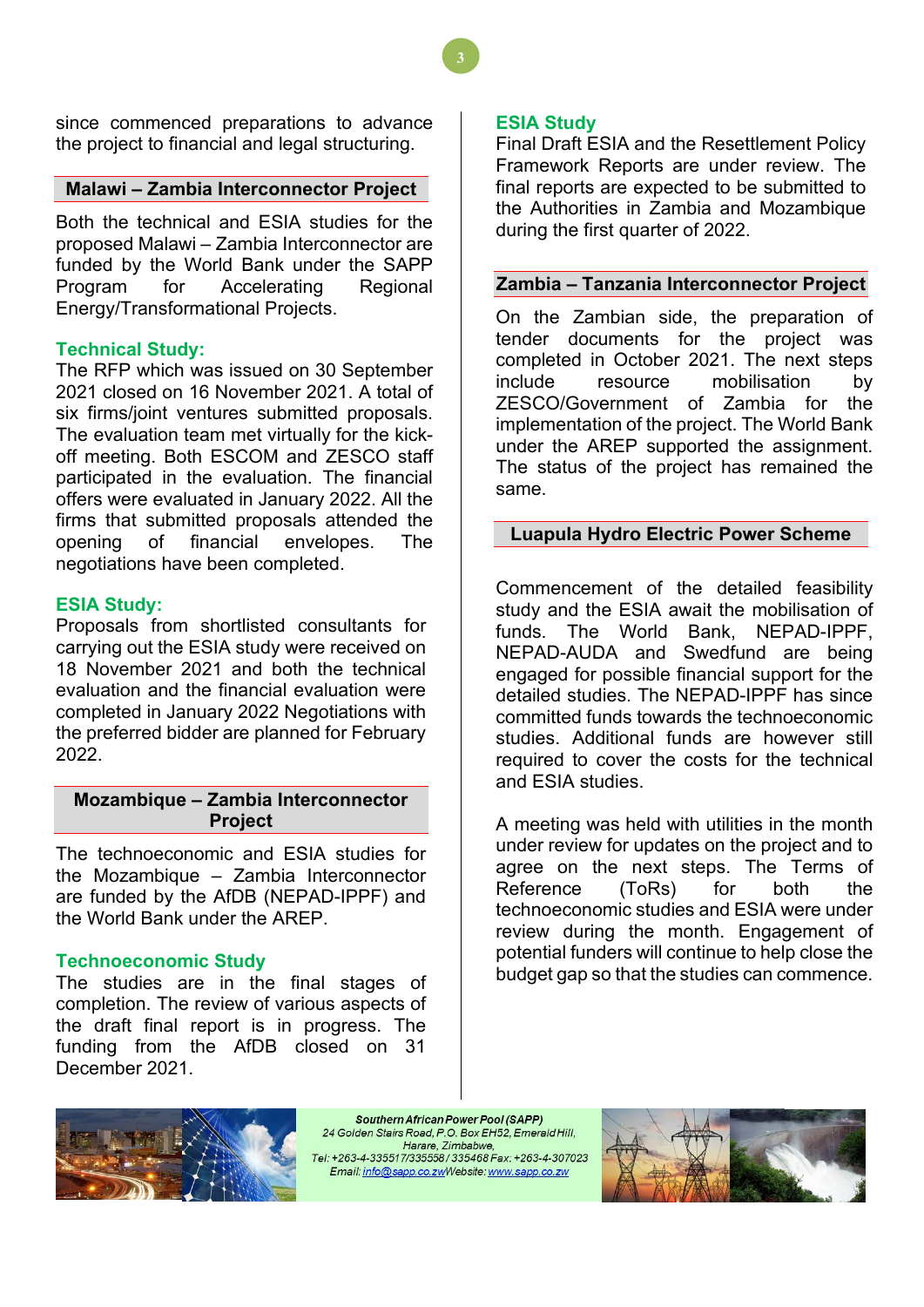### <span id="page-3-0"></span>**Regional Transmission Infrastructure Financing Facility (RTIFF)**

SAPP and the Consulting Team progressed efforts across all critical workstreams during the reporting period.

The first draft financial model was constructed and presented to the SAPP and key stakeholders in January 2022. The architecture of the financial model which includes the projects and RTIFF has been presented to key stakeholders and a second iteration is being developed.

In addition, initial inputs for the technical energy modelling were also received from the utilities through the SAPP Coordination Centre in January 2022 and are being iterated by the Consulting Team. These include utility demand and to a more limited extent generation data.

An initial consensus view among key stakeholders was achieved in January 2022 regarding how RTIFF will itself be financed and how it will invest in projects. These findings will be presented to the  $58<sup>th</sup>$  SAPP management committee meeting for discussions.

# **System Operations**

#### <span id="page-3-1"></span>**SAPP System Disturbances**

<span id="page-3-2"></span>In the month of January 2022, six (6) SAPP system disturbances were reported. In the first 3 disturbances, the 400 kV South Africa - Botswana interconnector tripped due to a transient fault. Consequently, the 400 kV Botswana - Zimbabwe interconnector intertripped and locked out. In the fourth disturbance, the HVDC converter #1 tripped in DR Congo. Consequently, the 220 kV Zambia - DR Congo interconnectors tripped on directional over-power protection. In the fifth disturbance, a 220 kV line tripped in DR Congo following a lightning strike. Then the 220 kV Zambia - DR Congo interconnectors

tripped on directional over-power protection. Load was rejected from Zambia to Zimbabwe leading to tripping of the 330 kV Zambia - Zimbabwe interconnectors on directional over-power protection. The last disturbance was a frequency excursion incident. A generation unit tripped from 707 MW in South Africa and the power frequency fell from 49.873 Hz to a minimum of 49.467 Hz. Refer to the figure below for reported SAPP system disturbances in the last 12 months.



# **Electricity Trading**

#### **Traded Volumes**

<span id="page-3-4"></span><span id="page-3-3"></span>Market performance during the month of January 2022 was higher when compared to December 2021. Total traded volumes on the Day Ahead Market (DAM), Intra-Day Market (IDM), Forward Physical Monthly Market (FPM-M), and Forward Physical Weekly Market (FPM-W) increased by 25% to 133 GWh in the month of January 2022, from the December 2021 volume of 106 GWh.



Monthly Traded Volumes (GWh) in DAM, IDM, FPM-W, and FPM-M (April 2021 to January 2022).



Southern African Power Pool (SAPP) 24 Golden Stairs Road, P.O. Box EH52, Emerald Hill, Harare, Zimbabwe, Tel: +263-4-335517/335558/335468 Fax: +263-4-307023 Email: info@sapp.co.zwWebsite: www.sapp.co.zw

**4**